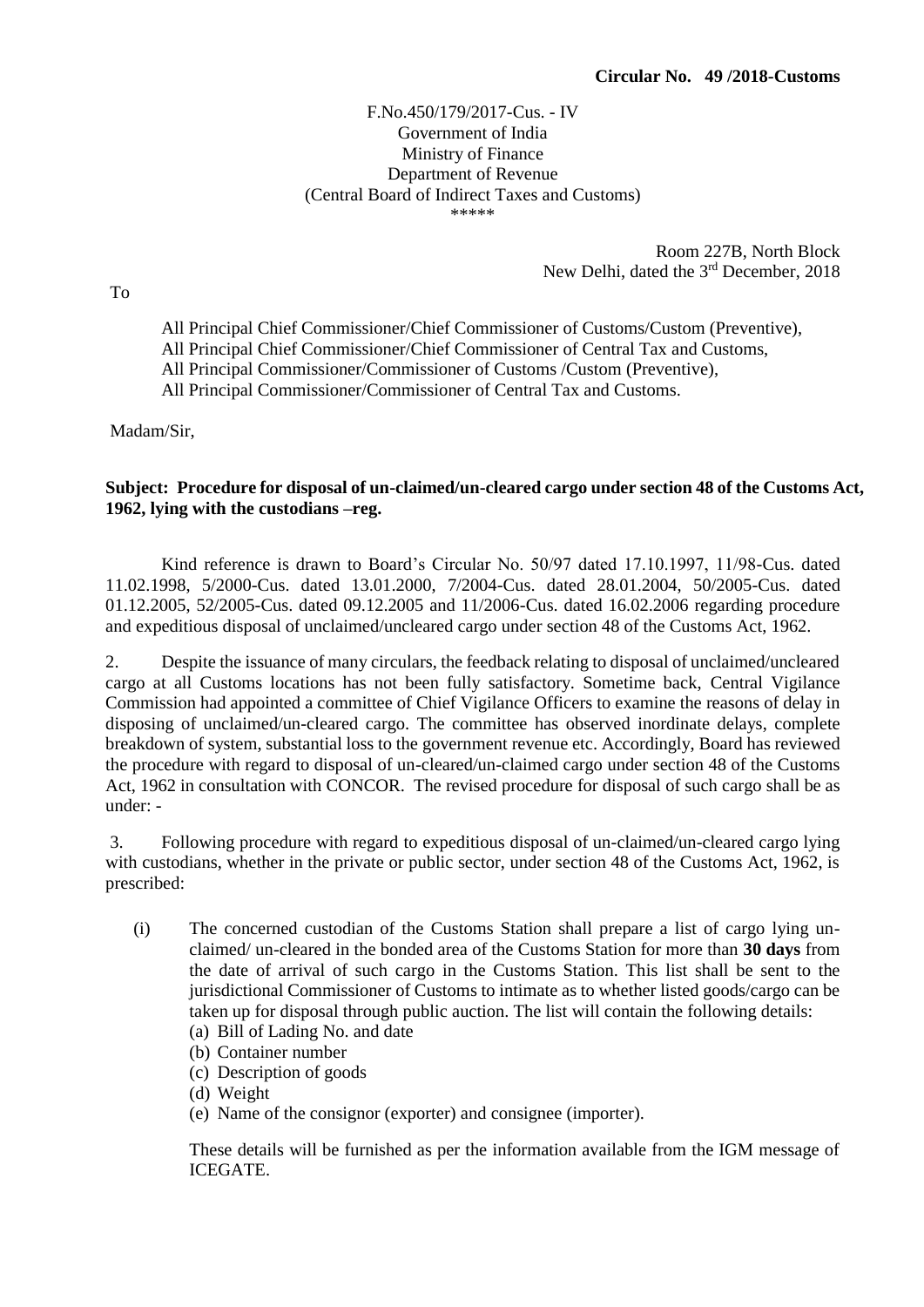(ii) The custodian shall simultaneously update the list with importer's name and address. In those cases, where the address of the importer is not mentioned in the IGM message from ICEGATE, a notice shall be sent to the respective Shipping Line requesting them to give address of the importer/consignee within one week of receipt of the notice.

The Shipping Line will be obliged to respond with the relevant details within 7 days of receipt of letter from the custodian. The Shipping line will also be requested by the custodian to contact the importer and ask him to clear the cargo from the concerned Customs Station.

- (iii) Jurisdictional Commissioner of each customs station shall issue instructions to the officers and staff posted at the station to ensure that details of all goods/shipments which are put on hold for investigation or otherwise by DRI/Preventive/SIIB or any other agency are furnished to the Disposal branch of the customs station and the concerned custodian immediately, under proper receipt and acknowledgement. This will ensure that the Disposal branch and custodian are at all times aware of the goods/shipments/containers for which 'No Objection Certificate' from the concerned agency would be required before initiating disposal process.
- (iv) From the said list, Customs will segregate shipments which are disputed/stayed shipments required to be retained for investigation/adjudication/court procedure etc. Customs shall also segregate shipments containing motor vehicles or other goods requiring Licence/ Permission/ Certification from DGFT or any other Department. Customs will furnish to the custodian **within 10 days** of the receipt of the said list, the details of shipmentsnot to be included in the auction process. Customs shall also choose 10% shipments from the list of shipments segregated for inclusion for the auction processfor which detailed inventory shall be made in their presence for sample check. This will be conveyed to the concerned custodian along with the list of shipments/containers which are required to be retained.
- (v) (a) Based on the intimation received from Customs, the concerned custodian will issue a notice to importer under Section 48 of the Customs Act 1962 advising him to clear the goods within **10 days** from the date of issue of the notice failing which the goods will be placed in public auction. Notice will be sent to the importer on the address as given in IGM message available with the custodians, or the address ascertained from the shipping lines in terms of the para 3 (ii) above.

(b) A copy of the notice issued to the importer under section 48 of the Customs Act, 1962 shall also be affixed on the notice board of the Customs Station.

- (vi) The concerned custodian, in the next **20 days** shall prepare a detailed inventory of the shipments which are not required to be retained by Customs for any purpose. In doing so, they will associate the Customs in 10% of the consignments for which Customs has already intimated that inventory has to be drawn in their presence for sample check.
- (vii) Within **7 days** of drawing up of inventory, the concerned custodian shall approach the jurisdictional Customs authorities along with the said inventory seeking No Objection Certificate **(NOC)** in respect of all containers which are to be taken up for auction through the e-auction/tender. The inventory should have a detailed description of the items, to enable Customs to easily identify the regulatory requirements in respect of the consignments mentioned in the inventory and it shall clearly indicate variationin description of goods with respect to description of goods mentioned in the list already forwarded as per para 3 (i), above.
- (viii) Customs shall examine the list and within **15 days** of receipt of such request, intimate to the custodian, details of the listed shipments which can straightway be taken up for auction as they do not require any regulatory clearances (NOC from FSSAI, Drug Controller, BIS etc.), or do not need any chemical analysis to identify the contents and fitness for consumption/usage. The consignments for which such unconditional NOCs are issued by Customs, shall be taken up for auction by e-auction through MSTC to ensure maximum outreach and participation. In order to ensure quick and regular turnover, the concerned custodian shall attempt to hold at least one auction each month. In case the list is incomplete and does not have the complete details for Customs to clearly pinpoint the regulatory requirements, Customs shall indicate the deficiencies in the list, within this period of **15 days**.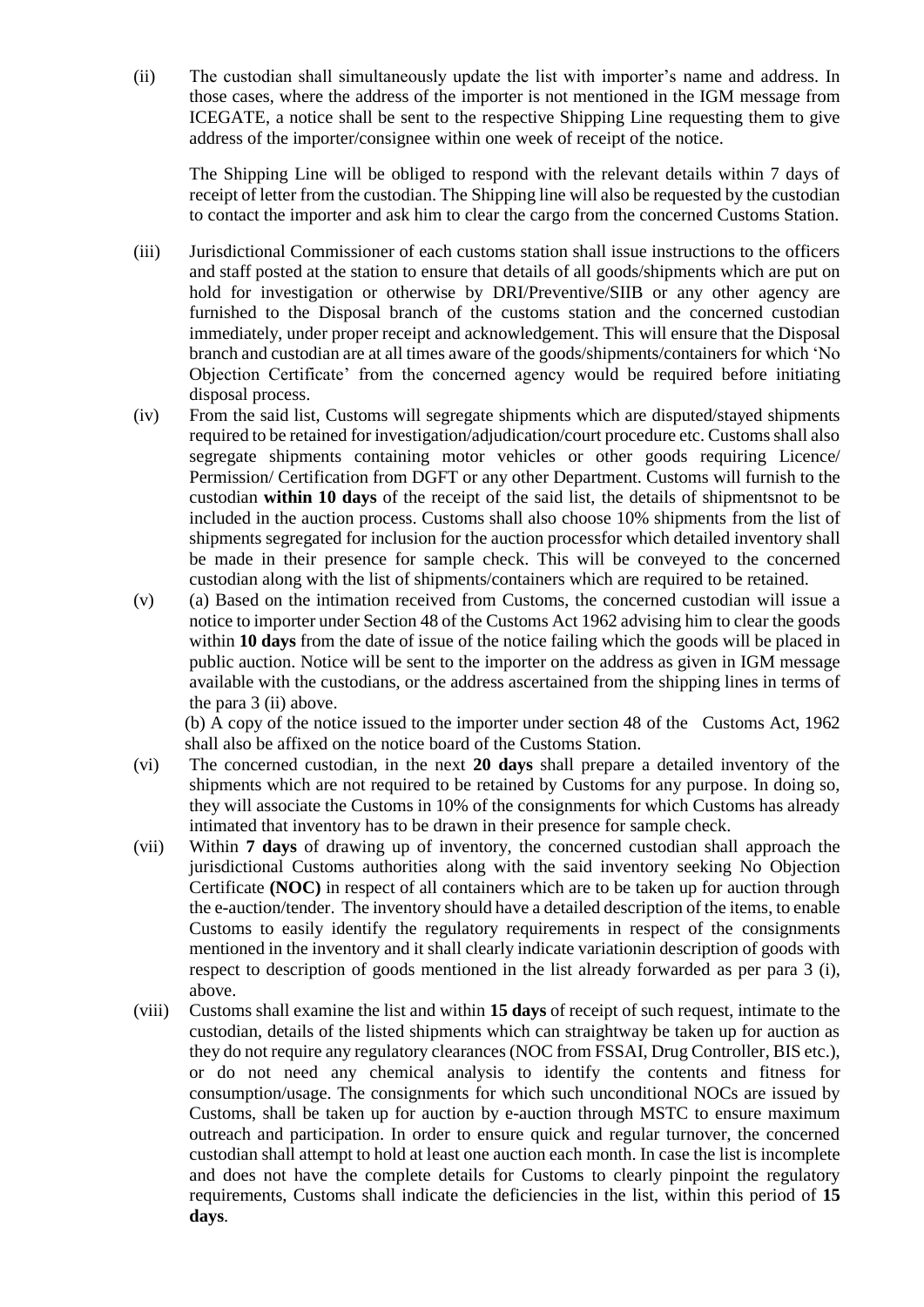- (ix) In case regulatory clearances from agencies other than Customs are required such as NOC from FSSAI, Drug Controller, BIS etc., or samples of the consignment are required to be chemically analysed to identify the contentsand fitness for consumption/ usage, Customs shall identify such requirement and intimate to the concerned custodian within **15 days** of the receipt of complete list. The concerned custodian will then approach the jurisdictional Customs officer for assistance in obtaining the said regulatory clearance. If in this process, chemical analysis is required, Customs shall draw the samples and forward the same to the respective agency for testing. The required testing fees or such other charges required to be paid tothe concerned agency, shall be paid directly by the concerned custodian to the said agency.The concerned testing agency will be required to submit the test reports within 15 days of receipt of the samples.
- (x) NOC for such consignments shall be issued by Customs only after receipt of the required clearance/result of chemical analysis from the concerned agency, without which the concerned custodian shall not put the said consignment for auction.
- (xi) In case the result of chemical analysis, or report from FSSAI, Drug Controller, Plant Quarantine etc. indicate that the sample is not fit for consumption/usage, Customs shall inform the concerned custodian about the need for destruction of the same and the concerned custodian shall arrange to destroy the same at their expense, after obtaining the requisite environmental and other clearances as per law. Date of the proposed destruction shall be intimated to Customs at least 15 days in advance, to enable the representative of the Customs to witness the same, should the need for the same be felt.
- (xii) The value of the shipment/lot included in the auction list shall be fixed in next 7 days by a panel of Govt. approved valuers appointed by the concerned custodian which shall include an expert on the product line without involvement of the local Customs authorities. The values assessed by the approved valuers appointed by the custodians shall form the "reserve price".
- (xiii) The concerned custodian shall fix a date immediately after assessment of value of such shipment/lot, for holding the auction/tender and communicate such date to the jurisdictional Commissioner of Customs and the Assistant/Deputy Commissioner, Disposal branch of the Customs Station. The Assistant/ Deputy Commissioner shall nominate, if necessary, an officer not below the rank of Superintendent/Appraiser to witness the auction/tender. Customs shall not withdraw any consignment at the last moment from the auction/tender except with the written approval of the jurisdictional Commissioner of Customs.
- (xiv) The shipment/ lot in respect of which NOC has been given by Customs, shall be taken up for auction. All bids of value equal to or more than the reserve price, or those up to 5% less than the reserve price, shall be treated as successful bids for sale of goods. Remaining shipments/ lots of the list shall again be taken up for second auction against the same reserve price. In case, shipments or lots, where bids are not received up to the reserve price, shall again be taken up for third auction against the same reserve price. Unsuccessful shipments/ lots of third auction, in respect of which three auctions have already taken place, shall be considered for fourth auction against the reserve price fixed before the first auction of such shipments/lots, however, in the fourth auction such shipments/lots are to be necessarily sold for the highest bid regardless of the reserve price fixed. In the event of the shipments/ lots not being disposed of in the first auction, subsequent auction/ tender should be conducted in a time bound manner and such shipments/lots should be taken up in the next auction. Custodian shall furnish shipment/ lot wise bids received in respect of each auction to the jurisdictional Commissioner of Customs for approval.

Further, if these goods remain unsold and pass into the category of landed-more than one-year prior, the concerned custodian can sell the same following the independent procedure as detailed in para 3 of CBIC Circular No. 50/2005-Cus. dated 01.12.2005 without any reference to Customs, and adjusting the number of auctions/ tenders to which the lot was already subjected to against the prescribed number of four such auctions/ tender. However, even for such goods the requisite NOC from Customs will be obtained by the concerned custodian following the procedure laid down in paras above.

(xv) After the successful bidder has been informed about the result of the auction, a consolidated bill of entry, buyer-wise will be filed with the Customs in the prescribed format by the